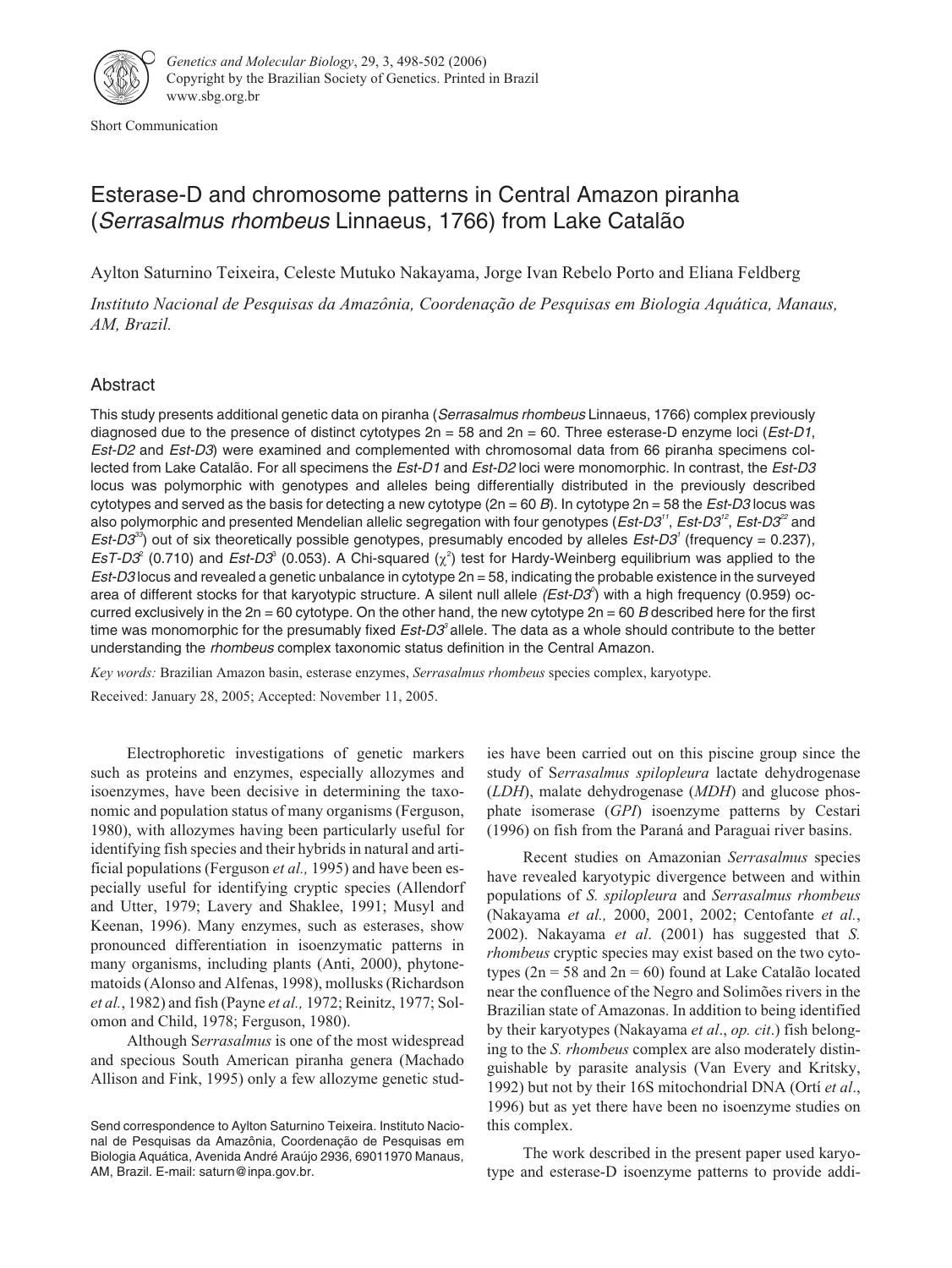tional genetic information on the *S. rhombeus* complex in order to complement studies on the taxonomic status of the Central Amazon *rhombeus* complex.

Between the  $2<sup>nd</sup>$  of February 2000 and  $16<sup>th</sup>$  of April 2001 we collected 66 *Serrasalmus rhombeus* (Linnaeus, 1766) specimens from Lake Catalão in the Brazilian state of Amazonas (03°09'47" S; 58°54'29" W, Figure 1), the specimens belonged to the two karyotypic groups reported by Nakayama *et al*. (2001) and comprised 37 specimens of karyotype  $2n = 58$  and 29 specimens with a  $2n = 60$ karyotype.

Kidney cell mitotic chromosomes were prepared and analyzed using the air-drying technique (Bertollo *et al*., 1978) and skeletal muscle protein extracts and starch-gel electrophoresis were used to detect the esterase-D *Est-D1*, *Est-D2* and *Est-D3* loci using standard gel and electrode electrophoretic buffers (Ridgway *et al*., 1970) and the staining procedure described by Hopkinson *et al*. (1973).

Hardy-Weinberg expectations were calculated using the Chi-square  $(\chi^2)$  test to verify the population gene balance for the  $2n = 58$  karyotype based on allelic segregation on the *Est-D3* polymorphic locus. This locus was also used to estimate the  $2n = 60$  karyotype null (recessive) allele frequency using the square root of the null genotype frequency as calculated using the Tools for Population Genetic Analyses" (TFPGA) program developed by Miller (1997).

Morphologically distinct species lacking chromosomal differences and morphologically cryptic species with chromosomal differences have been reported in piranha populations from the Central Amazon (Nakayama *et al*., 2000, 2001, 2002), with Nakayama *et al*. (2001) suggesting the existence of two cryptic species  $(2n = 60 \text{ and } 2n = 58)$ for piranhas taxonomically identified as *S. rhombeus*.

We found three electrophoretic activity *S. rhombeus* esterase-D zones, presumably coded for by the three loci *Est-D1*, *Est-D2* and *Est-D3* (Table 1). The *Est-D1* and *Est-D2* loci were monomorphic in all specimens and pre-



**Figure 1** - Location of Lake Catalão in the Brazilian Central Amazon where specimens of the piranha *Serrasalmus rhombeus* were sampled.

sented genotypes  $Est-D1^{11}$  and  $Est-D2^{11}$ , presumably encoded by the fixed alleles  $Est-D1<sup>1</sup>$  and  $Est-D2<sup>1</sup>$ , while the *Est-D3* locus had polymorphic genotype and allele distributions which were differentiated and highly congruent with the identified distinct cytotypes (Table 1, Figure 2).

We found that for the  $2n = 58 (46M-SM+2ST+10A)$ cytotype (Nakayama *et al*., 2001) *S. rhombeus* specimens the *Est-D3* locus presented Mendelian polymorphism and allelic segregation and showed four genotypes (*Est-D3<sup>11</sup>*, *Est-D3*<sup> $12$ </sup>, *Est-D3*<sup> $22$ </sup> and *Est-D3*<sup> $33$ </sup>) out of the six theoretically expected genotypes. The four genotypes were presumably encoded by the  $Est-D3<sup>1</sup>$ ,  $Est-D3<sup>2</sup>$  and  $Est-D3<sup>3</sup>$  alleles (Table 1), of which *Est-D3<sup>2</sup>* was the most commonly observed (f = 0.710). On the other hand we found that in *S. rhombeus* specimens with the  $2n = 60 (44M-SM+6ST+10A)$  cytotype (Nakayama *et al*. 2001) the *Est-D3* locus presented a silent null allele  $(Est-D3^0)$  at the very high frequency of 0.959 (with no electrophoretic bands being detected exclusively for this cytotype) in addition to the low frequency

**Table 1** - Cytotype and allele frequency distributions for esterase-D loci *Est-D1*, *Est-D2* and *Est-D3* for the  $2n = 58$  ( $n = 37$  specimens),  $2n = 60$  $(n = 25)$  and  $2n = 60$  *B*  $(n = 4)$  *Serrasalmus rhombeus* karyotypes from Lake Catalão in the Brazilian Central Amazon. The expected number of some *Est-D3* polymorphic locus genotypes are shown in parentheses beside observed numbers.

|                        | S. rhombeus cytotype           |              |                |
|------------------------|--------------------------------|--------------|----------------|
| Esterase-D loci        | $2n = 58$                      | $2n = 60$    | $2n = 60 B$    |
|                        | $Est-D1$ genotype (n)          |              |                |
| $Est-D1$ <sup>11</sup> | 37                             | 25           | $\overline{4}$ |
|                        | <i>Est-D1</i> allele frequency |              |                |
| $Est-D11$              | 1.000                          | 1.000        | 1.000          |
|                        | Est-D2 genotype                |              |                |
| $Est-D2$ <sup>11</sup> | 37                             | 25           | $\overline{4}$ |
|                        | <i>Est-D2</i> allele frequency |              |                |
| $Est-D21$              | 1.000                          | 1.000        | 1.000          |
|                        | $Est-D3$ genotypes             |              |                |
| $Est-D311$             | 8(4.223)                       | $\mathbf{0}$ | $\mathbf{0}$   |
| $Est-D3^{12}$          | 9 (15.878)                     | $\theta$     | $\theta$       |
| $Est-D3$ <sup>13</sup> | 0(0.676)                       | $\mathbf{0}$ | $\mathbf{0}$   |
| $Est-D3^{22}$          | 19 (14.926)                    | 2(0.042)     | $\theta$       |
| $Est-D3^{20}$          | $\overline{0}$                 | 0(1.966)     | $\mathbf{0}$   |
| $Est-D323$             | 0(1.270)                       | $\theta$     | $\theta$       |
| $Est-D3^{33}$          | 1(0.027)                       | $\theta$     | $\overline{4}$ |
| $Est-D3^{00}$          | $\overline{0}$                 | 23 (22.990)  | $\mathbf{0}$   |
|                        | $Est-D3$ allele frequencies    |              |                |
| $Est-D31$              | 0.237                          | 0.000        | 0.000          |
| $Est-D32$              | 0.710                          | 0.041        | 0.000          |
| $Est-D3^3$             | 0.053                          | 0.000        | 1.000          |
| $Est-D3^0$             | 0.000                          | 0.959        | 0.000          |

Hardy-Weinberg  $\chi^2_{(3)}$  value 44.443 for  $p \le 0.001$ .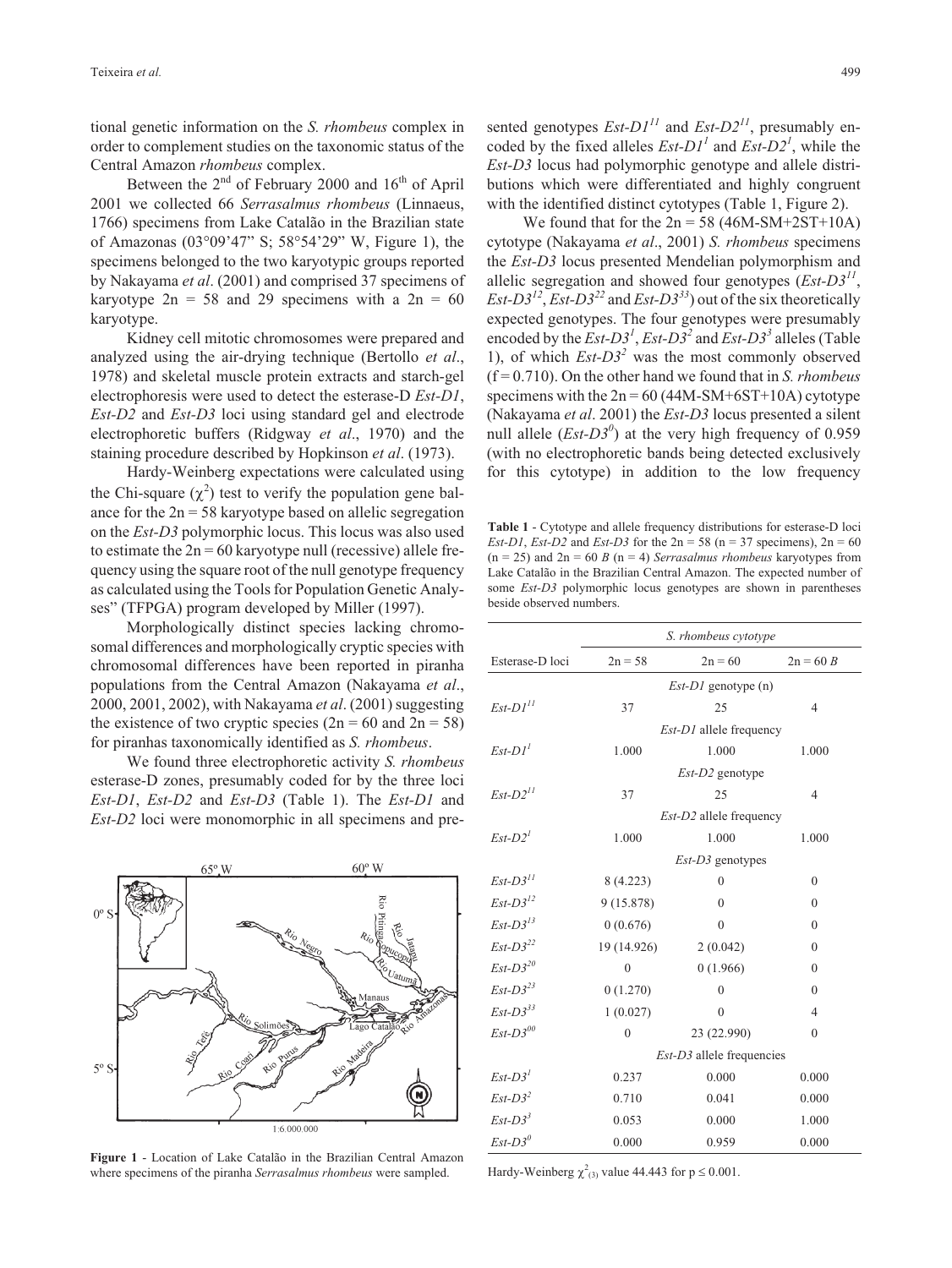

**Figure 2** - Allele frequency distributions on *Est-D3* locus shown in three piranha *Serrasalmus rhombeus* cytotypes from Lake Catalão. 1. cytotype 2n = 58; 2. cytotype 2n = 60; 3. cytotype 2n = 60 *B*.

 $(f = 0.041)$  *Est-D3<sup>2</sup>* allele. This atypically high *Est-D3<sup>0</sup>* silent null allele frequency for the 2n = 60 *S. rhombeus* population is about 2.5 times higher than the 0.40 described by Aquino-Silva *et al.* (1998) for a null allele detected at a soluble malate dehydrogenase (*sMDH-B2\**) locus in *Geophagus brasiliensis* (Cichlidae, Perciformes) and far higher as compared with the low frequencies (under 5%) of null alleles at allozyme loci in natural *Drosophila melanogaster* populations (Voelker *et al*., 1980; Langley *et al*., 1981). Despite the excess of *Est-D3<sup>22</sup>* homozygotes and a corresponding deficiency of predictable *Est-D3<sup>20</sup>* heterozygotes on the *Est-D3* locus, the observed number of the *Est-D3*<sup> $00$ </sup> null genotype for the 2n = 60 cytotype showed good agreement with the statistical expectation, discarding the possibility of the  $Est-D3<sup>0</sup>$  silent null allele being interpreted as a technical artifact (Table 1). Although there are some examples in the literature associating the presence of null alleles with possible mildly deleterious effects to its carriers (see Aquino-Silva *et al*.,1998), this kind of association involving the silent  $\text{Est-}D3^0$  allele in the  $2n = 60$ cytotype could only be effectively tested for by crossing experiments with  $Est-D3^{22}$  and  $Est-D3^{00}$  homozygotes.

The new *S. rhombeus* cytotype reported here for the first time,  $2n = 60 B (44M-SM+4ST+12A)$  revealed monomorphism for the presumably fixed allele *Est-D3<sup>3</sup>* , and was detected in all four *S. rhombeus* specimens examined, although this allele can only be definitively reported as fixed following the screening of the *Est-D3* locus in a larger population of the *S. rhombeus* 2n = 60 cytotype.

The Chi-squared  $(\chi^2)$  test for Hardy-Weinberg equilibrium used to check the genetic balance in the *S. rhombeus* 2n = 58 population revealed a highly significant statistical difference ( $\chi^2_{(3)}$  = 44.443 for p  $\leq$  0.001) due to an excess of homozygotes and a corresponding deficiency of heterozygotes at the *Est-D3* locus (Table 1). Cestari (1996) also found highly significant departures from Hard-Weinberg equilibrium regarding the allele frequency distributions of two polymorphic glucose phosphate isomerase loci (*GPI-A\** and *GPI-B\**) examined in the *S. spilopleura* `a' cytotype, which appears to be an endemic cytotype of the Brazilian upper Paraná River basin, this genetic disequilibrium also being due to homozygote excess and heterozygote deficiency as was the case for the *S. rhombeus Est-D3* locus studied by us.

A classical explanation for homozygote excess in population samples is the Wahlund effect caused by the mixture of genetically distinct populations (Wahlund, 1928). Our *S. rhombeus* cytotype 2n = 58 data indicates the probable existence of different stocks of this karyotypic structure within the Lake Catalão. Teixeira *et al*., (2002) have shown highly statistically significant departures from genetic equilibrium due to homozygote excess at the transferrin locus (*Tf*) in seven out of eight Central Amazon population samples of the piscine *Plagioscion squamosissimus* (pescada in Portuguese), including three out of the four Lake Catalão *P. squamosissimus* population samples collected which showed three genetically discreet subpopulations of this species. Lake Catalão is an ecotone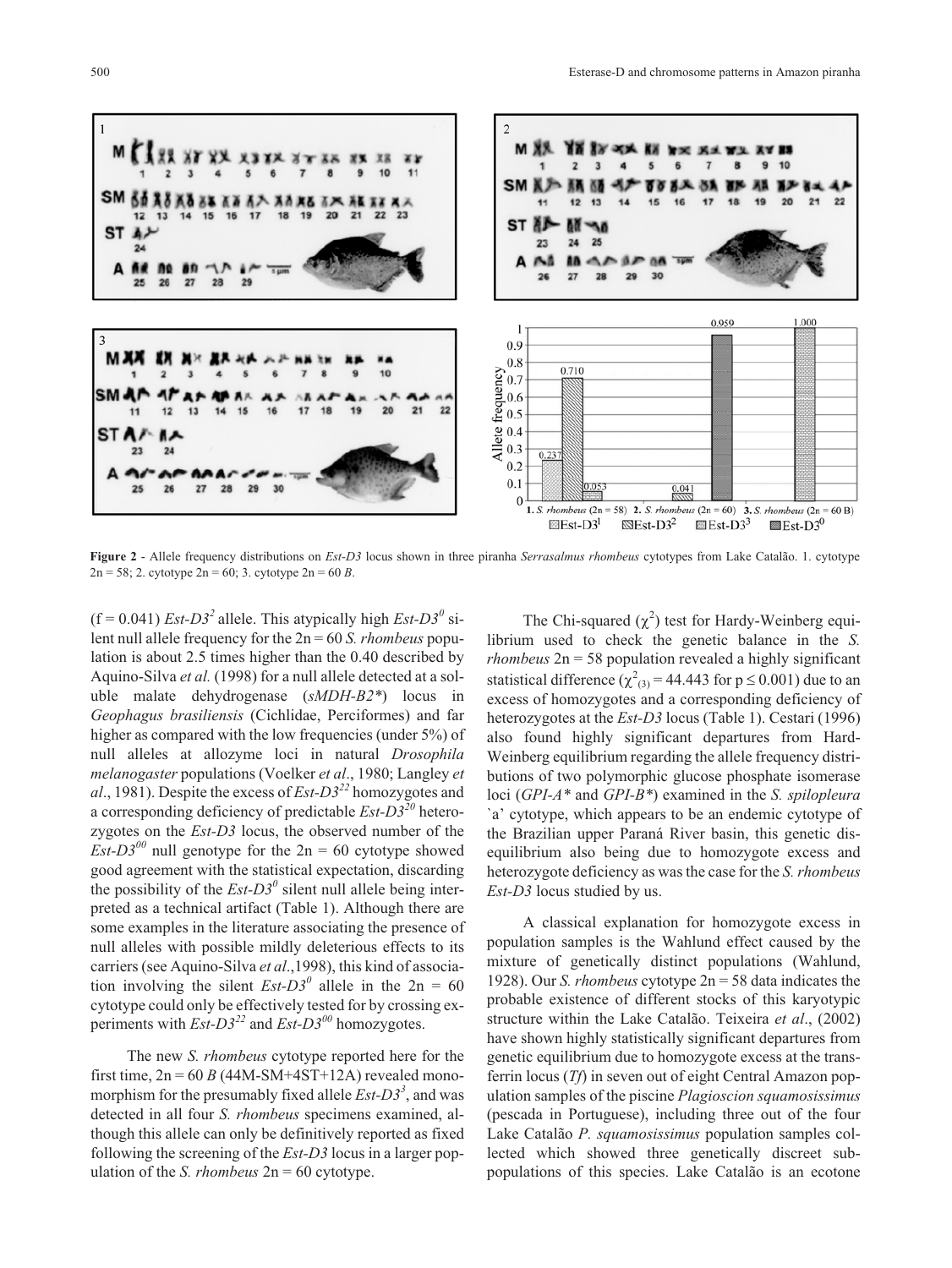formed by the mixture of acid and dark water from the Negro river and clear waters from the Solimões river but may also be viewed as an area of mixing of genetically distinct fish populations since this area is widely known as a stopping place and passage corridor in the migratory route of several Central Amazon fish species.

Although esterase isoenzyme patterns are usually species-specific, especially in fish (Payne *et al*., 1972; Reinitz, 1977; Solomon and Child, 1978; Ferguson, 1980), our investigation showed no cytotype-specific fixed allele in the three esterase-D loci for the three piranha karyotypic structures examined. Generally, species are typically fixed for different alleles on the same locus, while co-specific populations typically differ in regard to the same allele frequencies (Smith *et al*., 1981).

Gradual frequency differences in the *A\*125* and *B\*210* alleles at two *GPI* loci detected in *S. spilopleura* caught between the upper Paraná River (cytotype `a') and the lower Paraná River (cytotype `b' and cytotype `c') led Cestari (1996) to suggest that there may be interbreeding between fish from these two sites, supporting the hypothesis of a hybrid origin for the `c' cytotype. However, our esterase-D and chromosome data do not support the existence of different *S. rhombeus* piranha species in Lake Catalão and there was no indication of hybridization among the *S. rhombeus* cytotypes examined. Thus once cytotypespecific fixed alleles are detected in any *S. rhombeus* isoenzyme patterns different taxonomic units with species status will have to be formally recognized.

Several cases have been described in the literature where genetic polymorphism seems to be shared between a pair of species while closely related species might be expected to show higher levels of shared polymorphism (see Clark, 1997). Nakayama *et al*. (2001) considered *S. rhombeus* to be a cryptic species, with imperceptible morphological differences among the three cytotypes examined by us and it follows that the occurrence of a *Est-D3* locus polymorphism shared among these cytotypes would reasonably be expected to follow the same pattern as that seen for the  $2n = 58$  cytotype i.e. segregation of alleles following a Mendelian model which did not occur. Regarding our study, recent and ongoing differentiation of the distinct diploid number of piranhas might explain the very high frequency (95.90%) of the  $Est-D3<sup>0</sup>$  silent null allele only seen in cytotype  $2n = 60$ , the high frequency (71%) of the *Est-D3<sup>2</sup>* allele only occurring in cytotype  $2n = 58$ , the apparent fixation (despite the small number of specimens) of the *Est-D3*<sup>3</sup> allele only detected in the new  $2n = 60 B$ cytotype and the absence of different cytotype-specific fixed alleles at the Esterase-D loci (Table 1, Figure 2). Additionally, our data may suggest that these Central Amazon piranhas karyotypic groups partially represent isolated populations, or populations which have been isolated for an insufficient period of time for the fixation of different cytotype-specific alleles.

A character applied for identifying taxonomic units with species status should occur in all members of the species and not in other species, *i.e.*, be a unique fixed allele or

its product. Consequently, various distinct genetic and molecular techniques such as chromosome, DNA and protein studies should be complemented with meristic-morphometric studies in order that the taxonomic status of Central Amazon *rhombeus* complex can be elucidated.

#### Acknowledgments

This research was financially supported by the National Institute for Research in the Amazon (INPA), through the Research Institutional Projects (PPI 3-3270 and PPI 1-3090). The authors are indebted to Mr. J. Antunes who kindly reviewed the preliminary English version of the manuscript and also thank the technical staff at Coordenação de Pesquisas em Biologia Aquática (CPBA)-INPA for helping with field collections and laboratory analyses.

#### **References**

- Allendorf FW and Utter FM (1979) Population genetics. In: Hoar WS, Randall DJ and Brett JR (eds) Fish Physiology, v. 8. Academic Press, New York, pp 407-454.
- Alonso SK and Alfenas AC (1998) Isoenzimas na taxonomia e na genética de fitonematóides. In: Alfenas AC (ed) Eletroforese de Isoenzimas e Proteínas Afins. Editora da Universidade Federal de Viçosa, Viçosa, pp 525-539.
- Anti AB (2000) Caracterização de germoplasma de soja e de feijão através de eletroforese de isoenzimas da semente. Bragantia 59:139-142.
- Aquino-Silva MR, Schwantes MLB and Schwantes AR (1998). Multiple soluble malate dehydrogenase of *Geophagus brasiliensis* (Cichlidae, Perciformes). Genet Mol Biol 21:1415-4757.
- Bertollo LAC, Takahashi CS and Moreira Filho O (1978) Cytotaxonomic considerations on *Hoplias lacerdae* (Pisces, Erythrinidae). Brazil J Genet 7:103-120.
- Centofante L, Porto JIR and Feldberg E (2002) Chromosomal polymorphism in *Serrasalmus spilopleura* Kner, 1858 (Characidae, Serrasalminae) from Central Amazon Brasin. Caryologia 55:37-45.
- Cestari MM (1996) Estudos citogenéticos e genético-bioquímicos em peixes do gênero *Serrasalmus* (Characiformes). Tese de Doutorado, Universidade Federal de São Carlos, São Carlos.
- Clark AG (1997) Neutral behavior of shared polymorphism. Proc Natl Acad Sci USA 94:7730-7734.
- Ferguson A (1980) Biochemical Systematics and Evolution. Blackie, Glasgow and London, 194 pp.
- Ferguson A, Taggart JB, Prodhöhl PA, McMeel O, Thompson C, Stone C, McGinnity P and Hynes RA (1995) The application of molecular markers to the study and conservation of fish populations, with special reference to *Salmo*. J Fish Biol 47(Suppplement A):103-126.
- Hopkinson DA, Mestriner MA, Cortner J and Harris H (1973) Esterase-D: A new human polymorphism. Ann Hum Genet 37:119-137.
- Langley CH, Volker RA, Leigh-Brown AJ, Ohnishi S, Dickson B and Montgomery E (1981) Null allele frequencies at allozy-